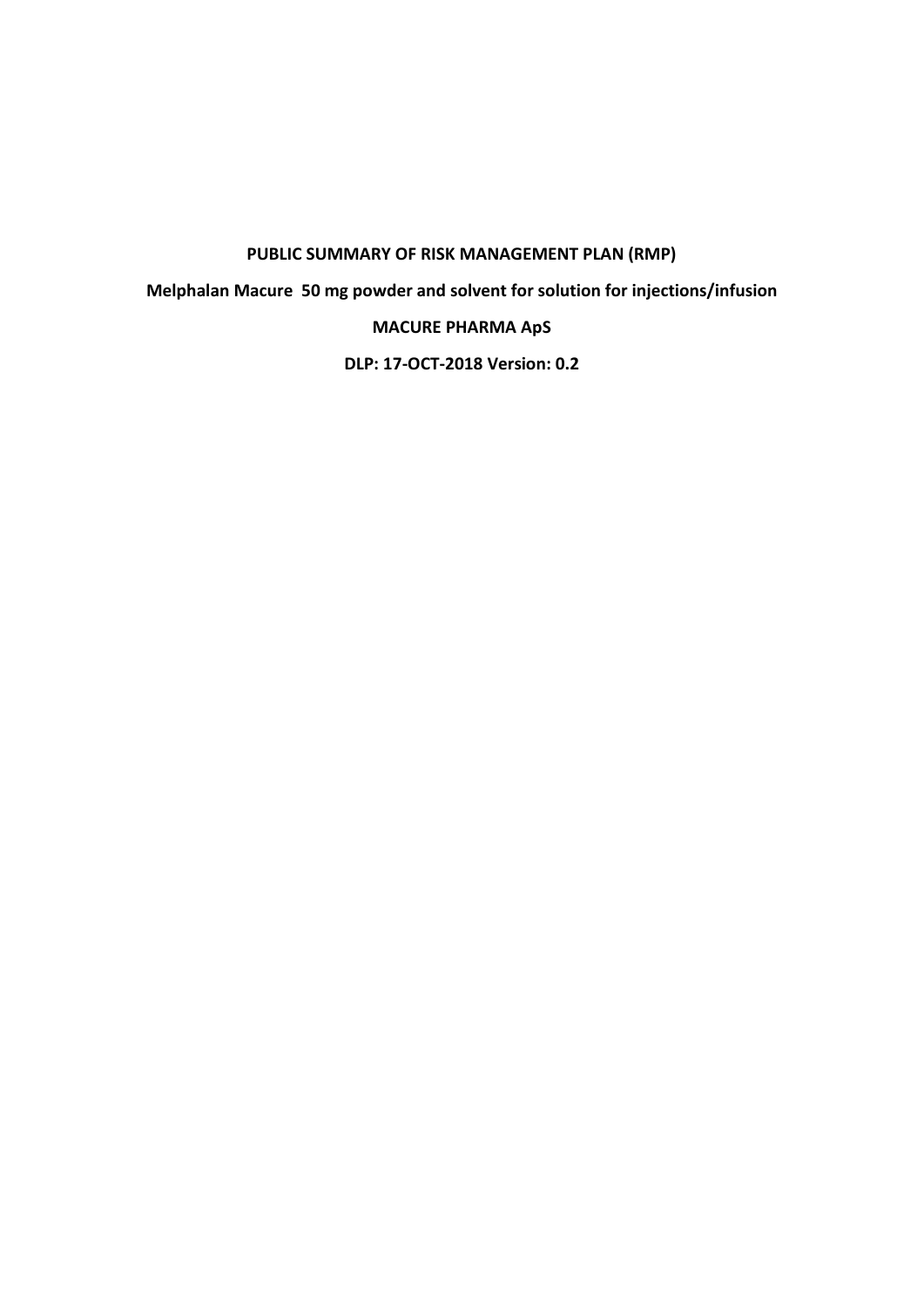# **PART VI: SUMMARY OF THE RISK MANAGEMENT PLAN**

#### **Summary of risk management plan for Melphalan Pharmexon 50 mg powder and solvent for solution for injection/infusion:**

This is a summary of the risk management plan (RMP) for Melphalan Pharmexon 50 mg powder and solvent for solution for injection/infusion. The RMP details important risks of Melphalan Pharmexon 50 mg powder and solvent for solution for injection/infusion, how these risks can be minimised, and how more information will be obtained about Melphalan Pharmexon 50 mg powder and solvent for solution for injection/infusion's risks and uncertainties (missing information).

Melphalan Pharmexon 50 mg powder and solvent for solution for injection/infusion's summary of product characteristics (SmPC) and package leaflet (PL) give essential information to healthcare professionals and patients on how Melphalan Pharmexon 50 mg powder and solvent for solution for injection/infusion should be used.

Important new concerns or changes to the current ones will be included in updates of Melphalan Pharmexon 50 mg powder and solvent for solution for injection/infusion's RMP.

#### **I. The medicine and what it is used for**

Melphalan Pharmexon 50 mg powder and solvent for solution for injection/infusion is authorised to treat cancer. It is used for:

- − Multiple myeloma a type of cancer that develops from cells in the bone marrow called plasma cells (that help to fight infection and disease by producing antibodies)
- − Advanced cancer of the ovaries
- − Childhood neuroblastoma cancer of the nervous system
- − Malignant melanoma skin cancer
- − Soft tissue sarcoma cancer of the muscle, fat, fibrous tissue, blood vessels, or other supporting tissue of the body.

Melphalan Pharmexon 50 mg powder and solvent for solution for injection/infusion contains melphalan hydrochloride as the active substance and it is given by parenteral route.

#### **II. Risks associated with the medicine and activities to minimise or further characterise the risks**

Important risks of Melphalan Pharmexon 50 mg powder and solvent for solution for injection/infusion, together with measures to minimise such risks and the proposed studies for learning more about Melphalan Pharmexon 50 mg powder and solvent for solution for injection/infusion's risks, are outlined below.

Measures to minimise the risks identified for medicinal products can be:

- Specific information, such as warnings, precautions, and advice on correct use, in the PL and SmPC addressed to patients and healthcare professionals;
- Important advice on the medicine's packaging;
- The authorised pack size- the amount of medicine in a pack is chosen so to ensure that the medicine is used correctly;
- The medicine's legal status- the way a medicine is supplied to the patient (e.g. with or without prescription) can help to minimise its risks.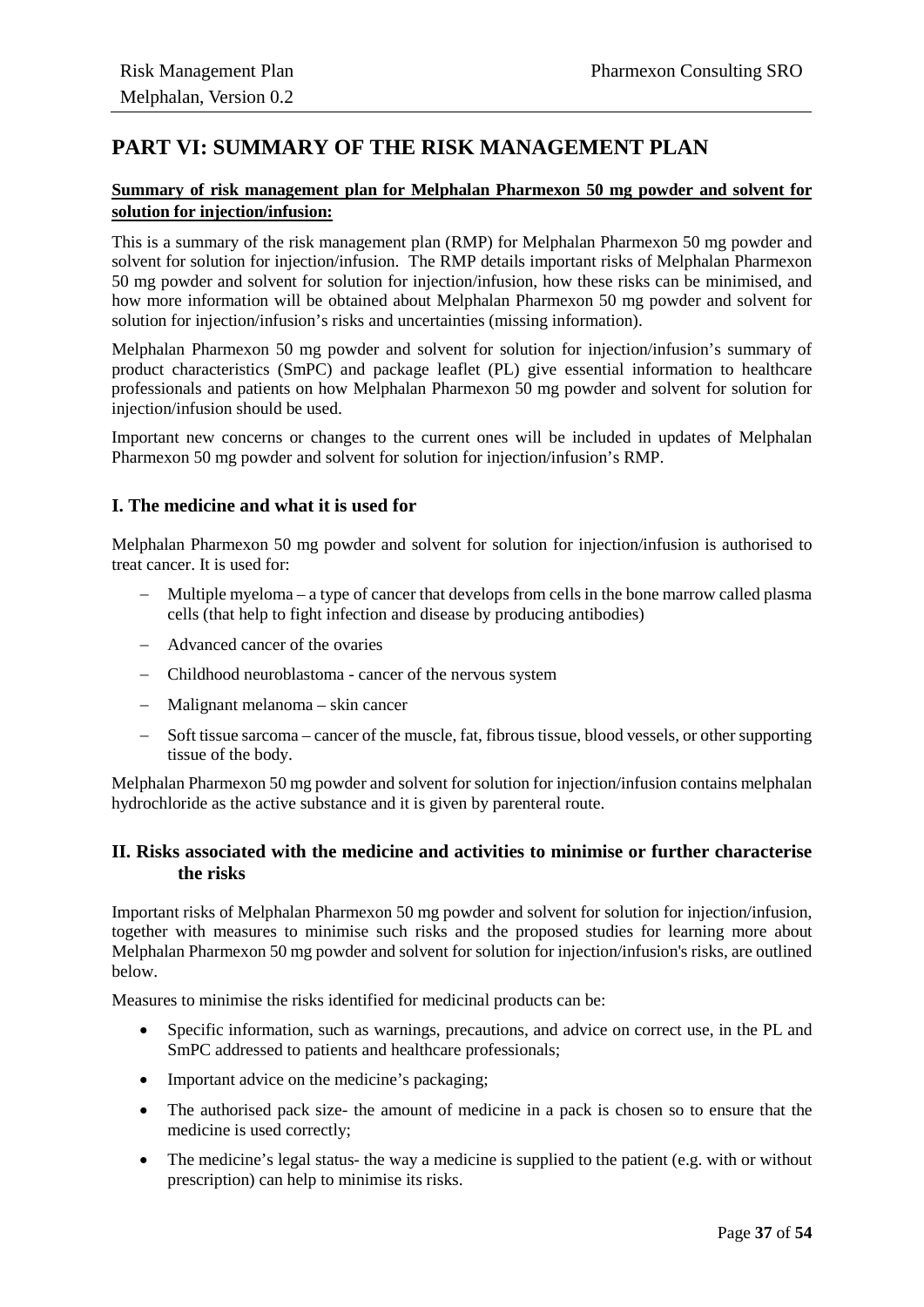Together, these measures constitute *routine risk minimisation measures*.

In addition to these measures, information about adverse reactions is collected continuously and regularly analysed, including Periodic Safety Update Report (PSUR) assessment, so that immediate action can be taken as necessary. These measures constitute *routine pharmacovigilance activities*.

If important information that may affect the safe use of Melphalan Pharmexon 50 mg powder and solvent for solution for injection/infusion is not yet available, it is listed under 'missing information' below.

## *II.A List of important risks and missing information*

Important risks of Melphalan Pharmexon 50 mg powder and solvent for solution for injection/infusion are risks that need special risk management activities to further investigate or minimise the risk, so that the medicinal product can be safely administered. Important risks can be regarded as identified or potential. Identified risks are concerns for which there is sufficient proof of a link with the use of Melphalan Pharmexon 50 mg powder and solvent for solution for injection/infusion. Potential risks are concerns for which an association with the use of this medicine is possible based on available data, but this association has not been established yet and needs further evaluation. Missing information refers to information on the safety of the medicinal product that is currently missing and needs to be collected (e.g. on the long-term use of the medicine).

| List of important risks and missing information |                                                                                                                                                                                                                                                                                                                                                                                             |
|-------------------------------------------------|---------------------------------------------------------------------------------------------------------------------------------------------------------------------------------------------------------------------------------------------------------------------------------------------------------------------------------------------------------------------------------------------|
| Important identified risks                      | Cancer (malignancy)                                                                                                                                                                                                                                                                                                                                                                         |
|                                                 | Ability of an agent to cause damage to the<br>DNA (Mutagenicity)                                                                                                                                                                                                                                                                                                                            |
|                                                 | Abnormal release of large quantities of<br>$\bullet$<br>cellular components into the blood following<br>rapid death of cancer cells (Tumour lysis<br>syndrome)                                                                                                                                                                                                                              |
| Important potential risks                       | Harmful effects on digestive tract including<br>$\bullet$<br>bleeding due to inflammation of the lining of<br>the intestine when used simultaneously with<br>nalidixic acid (a medicine used for urine<br>infections) (Gastrointestinal<br>toxicities<br>including haemorrhagic enterocolitis when<br>used in combination with Nalidixic acid)<br>Decreased elimination of this medicine in |
|                                                 | patients with kidney problems (Decreased<br>clearance in patients with renal impairment)                                                                                                                                                                                                                                                                                                    |
| Missing information                             | Use in older people (use in elderly patients)                                                                                                                                                                                                                                                                                                                                               |

#### *II.B Summary of important risks*

**Important identified risks**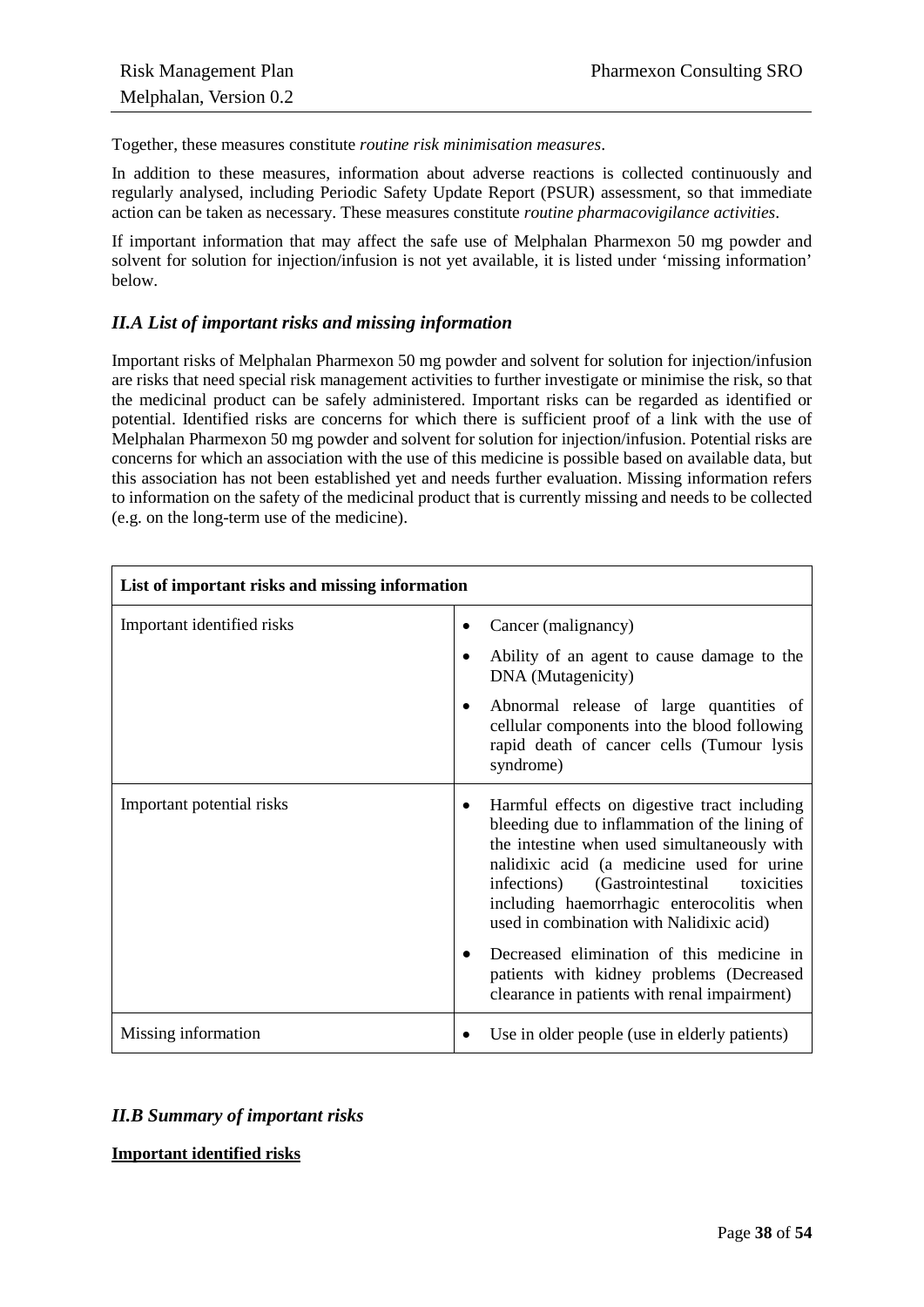| <b>Cancer (Malignancy)</b>                                    |                                                                                                                                                                                                                                                                                                                                                                                                                                                                                                       |
|---------------------------------------------------------------|-------------------------------------------------------------------------------------------------------------------------------------------------------------------------------------------------------------------------------------------------------------------------------------------------------------------------------------------------------------------------------------------------------------------------------------------------------------------------------------------------------|
| Evidence for linking the risk to the<br>medicine              | Published literature and SmPC mention that melphalan has been<br>reported to be leukaemogenic (promotes blood cancer). There have<br>been reports of acute leukaemia (blood cancer) occurring after<br>melphalan treatment for diseases such as amyloid, malignant<br>melanoma (cancer of nervous system), multiple myeloma (cancer<br>that develops from cells in the bone marrow called plasma cells),<br>macroglobulinaemia, cold agglutinin syndrome (auto-immune<br>disease) and ovarian cancer. |
| Risk factors and risk groups                                  | The risk factors for secondary malignancies are as follows:                                                                                                                                                                                                                                                                                                                                                                                                                                           |
|                                                               | Shared Environmental Risk Factors: Lifestyle factors, such as<br>٠<br>smoking, alcohol, exercise, sun exposure, and diet, human<br>papilloma virus infection.                                                                                                                                                                                                                                                                                                                                         |
|                                                               | Genetic Risk Factors: eg. Retinoblastoma (cancer of light<br>٠<br>detecting tissue of eye), mutations in the genes BRCA1 and<br>BRCA2.                                                                                                                                                                                                                                                                                                                                                                |
|                                                               | Therapy-Related Secondary Cancers: Radiation therapy and<br>٠<br>chemotherapy used to treat a primary cancer                                                                                                                                                                                                                                                                                                                                                                                          |
| <b>Risk minimisation measures</b>                             | <b>Routine risk minimisation measures:</b>                                                                                                                                                                                                                                                                                                                                                                                                                                                            |
|                                                               | SmPC sections 4.4 and 4.8<br>٠                                                                                                                                                                                                                                                                                                                                                                                                                                                                        |
|                                                               | PIL section 4                                                                                                                                                                                                                                                                                                                                                                                                                                                                                         |
|                                                               | Proposed pack size: Each pack contains 1 vial with powder (50)<br>٠<br>mg melphalan) and 1 vial with solvent (10 ml)                                                                                                                                                                                                                                                                                                                                                                                  |
|                                                               | Medicinal product subject to restricted medical prescription<br>(under the supervision of a specialist doctor who is experienced<br>in management of malignant disease)                                                                                                                                                                                                                                                                                                                               |
|                                                               | <b>Additional risk minimisation measures:</b>                                                                                                                                                                                                                                                                                                                                                                                                                                                         |
|                                                               | No risk minimisation measures                                                                                                                                                                                                                                                                                                                                                                                                                                                                         |
| Ability of an agent to cause damage to the DNA (Mutagenicity) |                                                                                                                                                                                                                                                                                                                                                                                                                                                                                                       |
| Evidence for linking the risk to the<br>medicine              | Published literature and SmPC mention that, melphalan is<br>mutagenic in animals and chromosome aberrations have been<br>observed in patients being treated with the drug.                                                                                                                                                                                                                                                                                                                            |
| Risk factors and risk groups                                  | Possible risk factors that can induce mutagenicity includes:                                                                                                                                                                                                                                                                                                                                                                                                                                          |
|                                                               | Chemical agents including alkylating agents, metal ions etc.                                                                                                                                                                                                                                                                                                                                                                                                                                          |
|                                                               | Physical agents like radiation therapy.                                                                                                                                                                                                                                                                                                                                                                                                                                                               |
|                                                               | Biological agents like virus, bacteria.<br>٠                                                                                                                                                                                                                                                                                                                                                                                                                                                          |
| <b>Risk minimisation measures</b>                             | Routine risk minimisation measures:                                                                                                                                                                                                                                                                                                                                                                                                                                                                   |
|                                                               | SmPC sections 4.4, 4.6 and 5.3                                                                                                                                                                                                                                                                                                                                                                                                                                                                        |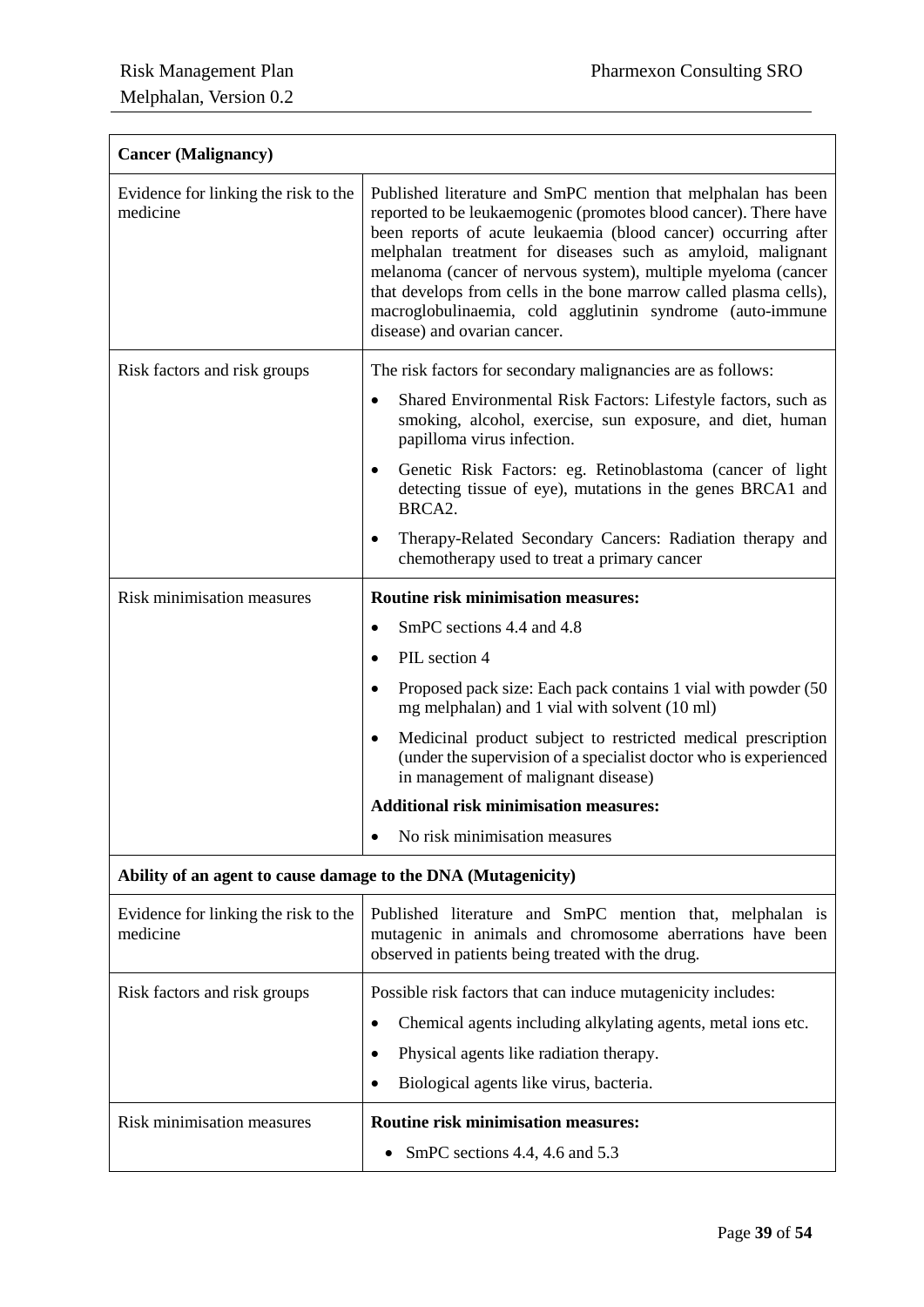$\overline{\phantom{a}}$ 

| Recommendation for not using Melphalan during pregnancy<br>$\bullet$<br>and breast-feeding unless clinical condition of woman requires<br>treatment is mentioned in SmPC section 4.6. |
|---------------------------------------------------------------------------------------------------------------------------------------------------------------------------------------|
| Proposed pack size: Each pack contains 1 vial with powder (50)<br>٠<br>mg melphalan) and 1 vial with solvent (10 ml)                                                                  |
| Medicinal product subject to restricted medical prescription<br>٠<br>(under the supervision of a specialist doctor who is experienced<br>in management of malignant disease)          |
| <b>Additional risk minimisation measures:</b>                                                                                                                                         |
| No risk minimisation measures                                                                                                                                                         |

| Abnormal release of large quantities of cellular components into the blood following rapid death<br>of cancer cells (Tumour lysis syndrome) |                                                                                                                                                                                                                                                                                                                                                                       |
|---------------------------------------------------------------------------------------------------------------------------------------------|-----------------------------------------------------------------------------------------------------------------------------------------------------------------------------------------------------------------------------------------------------------------------------------------------------------------------------------------------------------------------|
| Evidence for linking the risk to the<br>medicine                                                                                            | Published literature and SmPC mentions that, tumour lysis<br>syndrome is associated with all high dose chemotherapy including<br>melphalan.                                                                                                                                                                                                                           |
| Risk factors and risk groups                                                                                                                | Certain patient factors such as advanced age and the presence of<br>pre-existent renal and cardiac diseases are well-established risk<br>factor for tumour lysis syndrome. In addition, a baseline increase in<br>serum uric acid, phosphorus, potassium, and lactate dehydrogenase<br>(LDH) also portends a greater risk of this condition.                          |
| <b>Risk minimisation measures</b>                                                                                                           | <b>Routine risk minimisation measures:</b>                                                                                                                                                                                                                                                                                                                            |
|                                                                                                                                             | SmPC sections 4.4<br>Proposed pack size: Each pack contains 1 vial with powder (50)<br>mg melphalan) and 1 vial with solvent (10 ml)<br>Medicinal product subject to restricted medical prescription<br>٠<br>(under the supervision of a specialist doctor who is experienced<br>in management of malignant disease)<br><b>Additional risk minimisation measures:</b> |

#### **Important potential risks**

**Harmful effects on digestive tract including bleeding due to inflammation of the lining of the intestine when used simultaneously with nalidixic acid (a medicine used for urine infections) [Gastrointestinal toxicities including haemorrhagic enterocolitis when used in combination with Nalidixic acid]**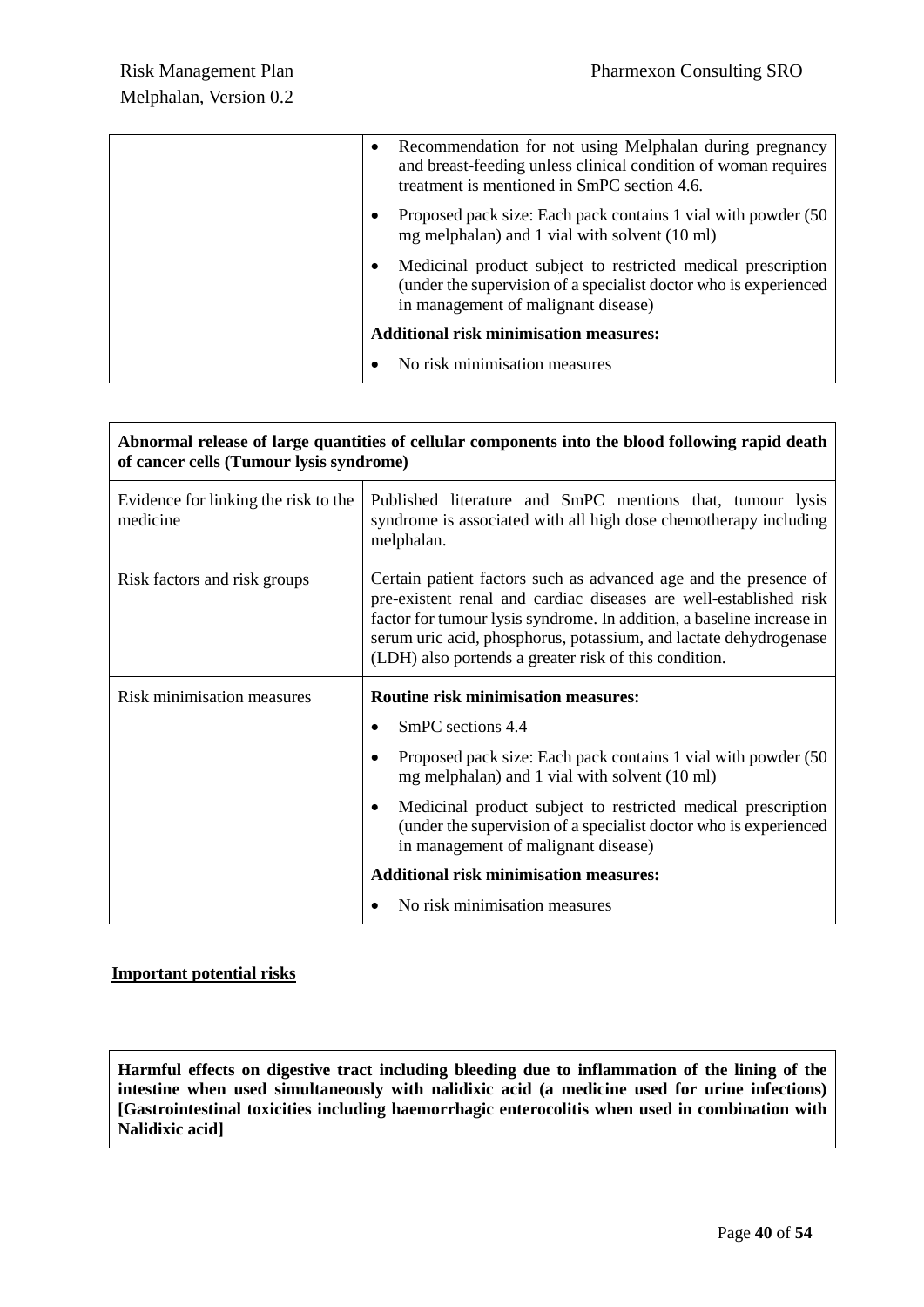| Evidence for linking the risk to the<br>medicine | Published literature and SmPC mentions that, the incidence of<br>diarrhoea, vomiting and stomatitis becomes the dose-limiting<br>toxicity in patients given high intravenous doses of melphalan in<br>association with autologous bone marrow transplantation.<br>Nalidixic acid together with high-dose intravenous melphalan has |
|--------------------------------------------------|------------------------------------------------------------------------------------------------------------------------------------------------------------------------------------------------------------------------------------------------------------------------------------------------------------------------------------|
|                                                  | caused deaths in children due to haemorrhagic enterocolitis.                                                                                                                                                                                                                                                                       |
| Risk factors and risk groups                     | Risk factors for chemotherapy induced oral mucositis:                                                                                                                                                                                                                                                                              |
|                                                  | Treatment-related                                                                                                                                                                                                                                                                                                                  |
|                                                  | Type of medication                                                                                                                                                                                                                                                                                                                 |
|                                                  | Dose<br>$\bullet$                                                                                                                                                                                                                                                                                                                  |
|                                                  | Schedule of medication (e.g. number of cycles)                                                                                                                                                                                                                                                                                     |
|                                                  | Route of administration<br>$\bullet$                                                                                                                                                                                                                                                                                               |
|                                                  | Concomitant radiation therapy                                                                                                                                                                                                                                                                                                      |
|                                                  | Dose and field of radiation                                                                                                                                                                                                                                                                                                        |
|                                                  | Patient-related                                                                                                                                                                                                                                                                                                                    |
|                                                  | Type of malignancy                                                                                                                                                                                                                                                                                                                 |
|                                                  | Age                                                                                                                                                                                                                                                                                                                                |
|                                                  | Poor oral health and hygiene                                                                                                                                                                                                                                                                                                       |
|                                                  | Salivary gland dysfunction                                                                                                                                                                                                                                                                                                         |
|                                                  | Body mass index                                                                                                                                                                                                                                                                                                                    |
|                                                  | Gender<br>$\bullet$                                                                                                                                                                                                                                                                                                                |
|                                                  | Genetic polymorphisms in drug metabolizing enzymes and<br>$\bullet$<br>Tumor necrosis factor-alpha (TNF- $\alpha$ )                                                                                                                                                                                                                |
|                                                  | Co-morbid disease states (e.g. psoriasis, Addison's disease,<br>diabetes)                                                                                                                                                                                                                                                          |
|                                                  | Incidence and severity of CINV are affected by patient specific and<br>treatment specific factors. Characteristics associated with a higher<br>risk include:                                                                                                                                                                       |
|                                                  | Female sex<br>$\bullet$                                                                                                                                                                                                                                                                                                            |
|                                                  | Age greater than 3 years                                                                                                                                                                                                                                                                                                           |
|                                                  | Anxiety                                                                                                                                                                                                                                                                                                                            |
|                                                  | Motion sickness<br>$\bullet$                                                                                                                                                                                                                                                                                                       |
|                                                  | Poor control with previous chemotherapy<br>$\bullet$                                                                                                                                                                                                                                                                               |
|                                                  | Treatment related risk factors include:                                                                                                                                                                                                                                                                                            |
|                                                  | Emetic potential                                                                                                                                                                                                                                                                                                                   |
|                                                  | Schedule                                                                                                                                                                                                                                                                                                                           |
|                                                  | Dose                                                                                                                                                                                                                                                                                                                               |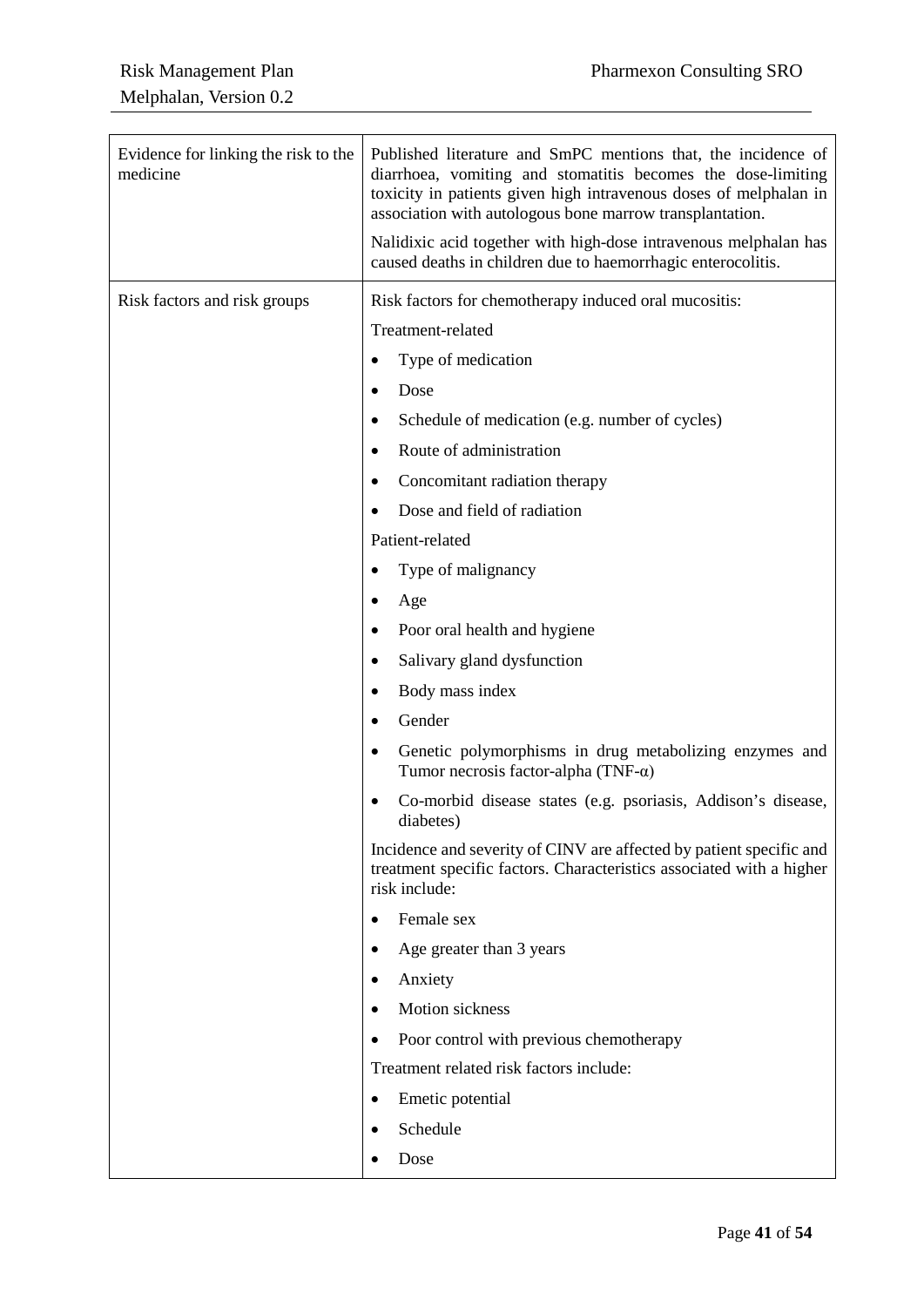|                            | Route                                                                                                                                                                        |
|----------------------------|------------------------------------------------------------------------------------------------------------------------------------------------------------------------------|
|                            | Rate of drug administration                                                                                                                                                  |
|                            | As per the SmPC, risk factor for melphalan induced haemorrhagic<br>enterocolitis include:                                                                                    |
|                            | Concomitant use of nalidixic acid                                                                                                                                            |
| Risk minimisation measures | <b>Routine risk minimisation measures:</b>                                                                                                                                   |
|                            | SmPC sections 4.4, 4.5 and 4.8                                                                                                                                               |
|                            | PIL sections 2 and 4                                                                                                                                                         |
|                            | Proposed pack size: Each pack contains 1 vial with powder (50)<br>mg melphalan) and 1 vial with solvent (10 ml)                                                              |
|                            | Medicinal product subject to restricted medical prescription<br>٠<br>(under the supervision of a specialist doctor who is experienced<br>in management of malignant disease) |
|                            | <b>Additional risk minimisation measures:</b>                                                                                                                                |
|                            | No risk minimisation measures                                                                                                                                                |

| Decreased elimination of this medicine in patients with kidney problems (Decreased clearance in<br>patients with renal impairment) |                                                                                                                                                                                                                                                                                                                                                                                                                                                                                                                                                                                                                                 |
|------------------------------------------------------------------------------------------------------------------------------------|---------------------------------------------------------------------------------------------------------------------------------------------------------------------------------------------------------------------------------------------------------------------------------------------------------------------------------------------------------------------------------------------------------------------------------------------------------------------------------------------------------------------------------------------------------------------------------------------------------------------------------|
| Evidence for linking the risk to the<br>medicine                                                                                   | SmPC mentions that, melphalan clearance may be reduced in<br>patients with renal impairment who may also have uraemic marrow<br>suppression.                                                                                                                                                                                                                                                                                                                                                                                                                                                                                    |
| Risk factors and risk groups                                                                                                       | Patients with renal impairment                                                                                                                                                                                                                                                                                                                                                                                                                                                                                                                                                                                                  |
| Risk minimisation measures                                                                                                         | <b>Routine risk minimisation measures:</b><br>SmPC sections 4.2, 4.4, 4.8 and 5.2<br>PIL sections 2, 3 and 4<br>$\bullet$<br>Recommendation to use a reduced dosage initially until<br>$\bullet$<br>tolerance is established, is included in SmPC section 4.2.<br>Proposed pack size: Each pack contains 1 vial with powder (50)<br>٠<br>mg melphalan) and 1 vial with solvent (10 ml)<br>Medicinal product subject to restricted medical prescription<br>$\bullet$<br>(under the supervision of a specialist doctor who is experienced<br>in management of malignant disease)<br><b>Additional risk minimisation measures:</b> |
|                                                                                                                                    | No risk minimisation measures                                                                                                                                                                                                                                                                                                                                                                                                                                                                                                                                                                                                   |

# **Missing information**